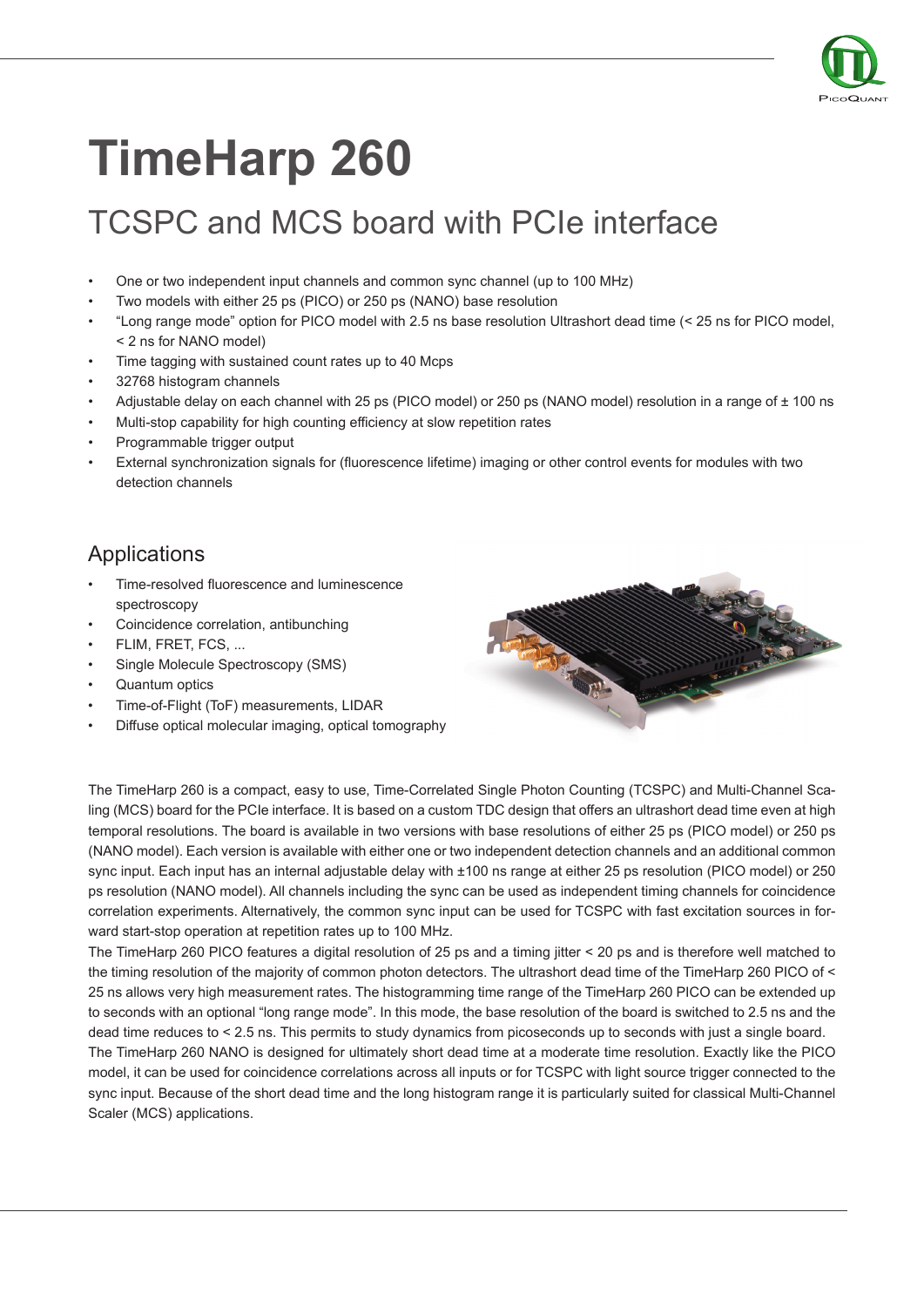A Time-tagged mode for recording of individual photon events with their arrival time on all channels is available for all models. This mode allows the most sophisticated offline analysis of the photon dynamics. In addition, external marker signals can be included in the data stream to synchronize the device with other hardware such as scanners for e.g. Fluorescence Lifetime Imaging (FLIM), (only supported by versions with two detection channels).

The TimeHarp 260 software for Windows provides functions such as the setting of measurement parameters, display of results, loading and saving of measurement parameters and measurement curves. Important measurement characteristics such as count rate, count maximum, position and peak width are displayed continuously. A library for custom programming, e.g. with LabVIEW is also available as an option. Software upgrades for extended functionality will be available with further product development.

## **Specifications**

|                                    | <b>TimeHarp 260 PICO</b>                                                          | <b>TimeHarp 260 NANO</b>                |  |
|------------------------------------|-----------------------------------------------------------------------------------|-----------------------------------------|--|
| <b>Input Channels and Sync</b>     | <b>Constant Fraction Discriminator (CFD)</b>                                      | Constant level trigger                  |  |
| Number of detector channels        | 1 or 2 (plus sync)                                                                | 1 or 2 (plus sync)                      |  |
| Input voltage range                | 0 mV to -1200 mV<br>optimum: -100 mV to -200 mV                                   | -1200 mV to 1200 mV                     |  |
| Trigger point                      | falling edge                                                                      | falling or rising edge                  |  |
| Trigger pulse width                | 0.5 to 30 ns (rise time max. 2 ns)                                                | $> 0.5$ ns                              |  |
| <b>Time to Digital Converters</b>  |                                                                                   |                                         |  |
| Time bin width (adjustable)        | 25 ps, 50 ps, [], 52.42 µs<br>in "long range mode": 2.5 ns, 5 ns, [],<br>5.242 ms | 250 ps, 500 ps, 1 ns, [],<br>524.2 µs** |  |
| Timing precision*                  | $<$ 20 ps rms<br>in "long range mode": $<$ 1 ns rms                               | < 250 ps rms**                          |  |
| Timing precision / $\sqrt{2^*}$    | $<$ 14 ps rms<br>in "long range mode": < 710 ps rms                               | < 180 ps rms**                          |  |
| Dead time                          | $< 25$ ns<br>in "long range mode": $< 2.5$ ns                                     | $< 2$ ns                                |  |
| Sustained count rate (per channel) | $40 \times 10^6$ counts/sec                                                       | $40 \times 10^6$ counts/sec             |  |
| Differential non-linearity         | $<$ 2 % peak, $<$ 0.2 % rms                                                       | < 2 % peak, < 0.2 % rms                 |  |
| Maximum sync rate                  | <b>100 MHz</b>                                                                    | <b>100 MHz</b>                          |  |
| Histogrammer                       |                                                                                   |                                         |  |
| Count depth                        | 32 bit (4.294.967.296)                                                            | 32 bit (4.294.967.296)                  |  |
| Full scale range                   | 819 ns to 1.71 s<br>in "long range mode": 81.92 µs to 171 s                       | 8.19 us to 17.1 s**                     |  |
| Maximum number of time bins        | 32768                                                                             | 32768                                   |  |
| <b>TTTR Engine</b>                 |                                                                                   |                                         |  |
| T2 mode resolution:                | 25 <sub>ps</sub>                                                                  | 250 ps                                  |  |
| T3 mode resolution:                | 25 ps, 50 ps, [], 52.42 µs<br>in "long range mode": 2.5 ns, 5 ns, [],<br>5.242 ms | 250 ps, 500 ps, 1 ns, [],<br>524.2 µs** |  |